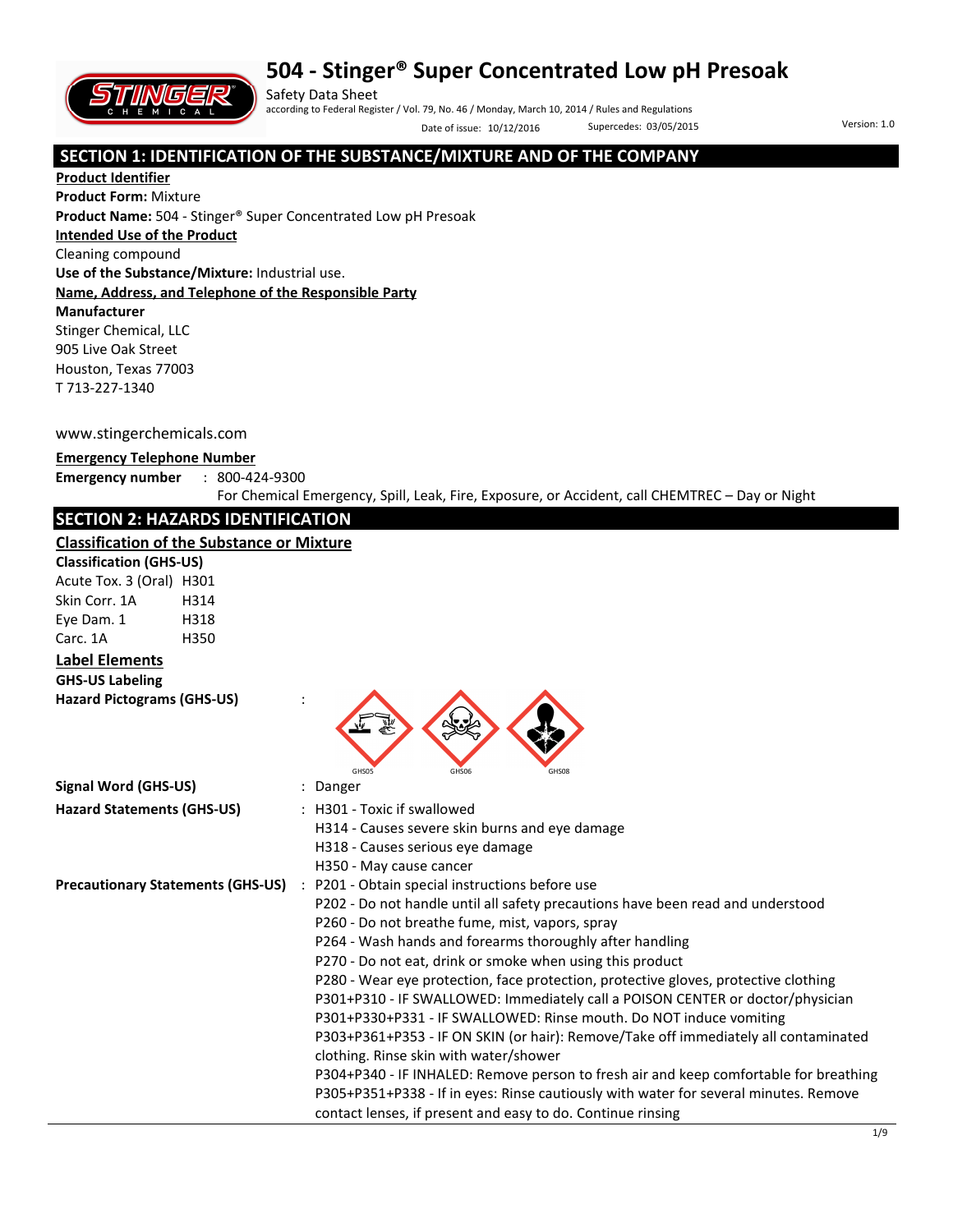Safety Data Sheet according to Federal Register / Vol. 79, No. 46 / Monday, March 10, 2014 / Rules and Regulations

P308+P313 - If exposed or concerned: Get medical advice/attention

P310 - Immediately call a POISON CENTER or doctor

P321 - Specific treatment (see Section 4)

P330 - If swallowed, rinse mouth

P363 - Wash contaminated clothing before reuse

P405 - Store locked up

P501 - Dispose of contents/container to local, regional, national, and international regulations

**Other Hazards** Not available

**Unknown Acute Toxicity (GHS-US)** Not available

## **SECTION 3: COMPOSITION/INFORMATION ON INGREDIENTS**

### **Substances**

**Mixture** 

| <b>Name</b>     | <b>Product identifier</b> | % (w/w)   | <b>Classification (GHS-US)</b>                       |
|-----------------|---------------------------|-----------|------------------------------------------------------|
| Sulfuric acid   | (CAS No) 7664-93-9        | 40 - 51   | Skin Corr. 1A, H314; Eye Dam. 1, H318 Carc. 1A, H350 |
|                 |                           |           |                                                      |
|                 |                           |           |                                                      |
| Phosphoric Acid | (CAS No) 7664-38-2        | $05 - 12$ | Skin Corr. 1B, H314; Eye Dam. 1, H318                |

Full text of H-phrases: see section 16

### **SECTION 4: FIRST AID MEASURES**

### **Description of First Aid Measures**

**General:** IF exposed or concerned: Get medical advice/attention. If you feel unwell, seek medical advice (show the label where possible).

**Inhalation:** Using proper respiratory protection, immediately move the exposed person to fresh air. . Keep at rest and in a position comfortable for breathing. Give oxygen or artificial respiration if necessary. Seek immediate medical advice. Symptoms may be delayed.

**Skin Contact:** Remove/Take off immediately all contaminated clothing. Immediately flush skin with plenty of water for at least 30 minutes. Seek medical attention immediately if exposure is severe. Obtain medical attention if irritation develops or persists. Wash contaminated clothing before reuse.

**Eye Contact:** In case of contact, immediately flush eye with plenty of water for at least 30 minutes. Seek medical attention immediately if exposure is severe. Obtain medical attention if irritation develops or persists.

**Ingestion:** If swallowed, do not induce vomiting: seek medical advice immediately and show this container or label.

## **Most Important Symptoms and Effects Both Acute and Delayed**

**General:** Corrosive. Causes burns. Toxic if swallowed.

**Inhalation:** Causes severe respiratory irritation if inhaled. Symptoms may include burning of nose and throat, constriction of airway, difficulty breathing, shortness of breath, bronchial spasms, chest pain, and pink frothy sputum. Contact may cause immediate severe irritation progressing quickly to chemical burns. May cause pulmonary edema. Symptoms may be delayed.

**Skin Contact:** Contact may cause immediate severe irritation progressing quickly to chemical burns.

**Eye Contact:** Contact may cause immediate severe irritation progressing quickly to chemical burns. Can cause blindness. **Ingestion:** Toxic if swallowed. May cause burns or irritation of the linings of the mouth, throat, and gastrointestinal tract. Swallowing a small quantity of this material will result in serious health hazard.

**Chronic Symptoms:** Repeated or prolonged inhalation may damage lungs. Prolonged and repeated contact will eventually cause permanent tissue damage. May cause cancer.

## **Indication of Any Immediate Medical Attention and Special Treatment Needed**

If medical advice is needed, have product container or label at hand.

## **SECTION 5: FIREFIGHTING MEASURES**

## **Extinguishing Media**

**Suitable Extinguishing Media:** Use extinguishing media appropriate for surrounding fire.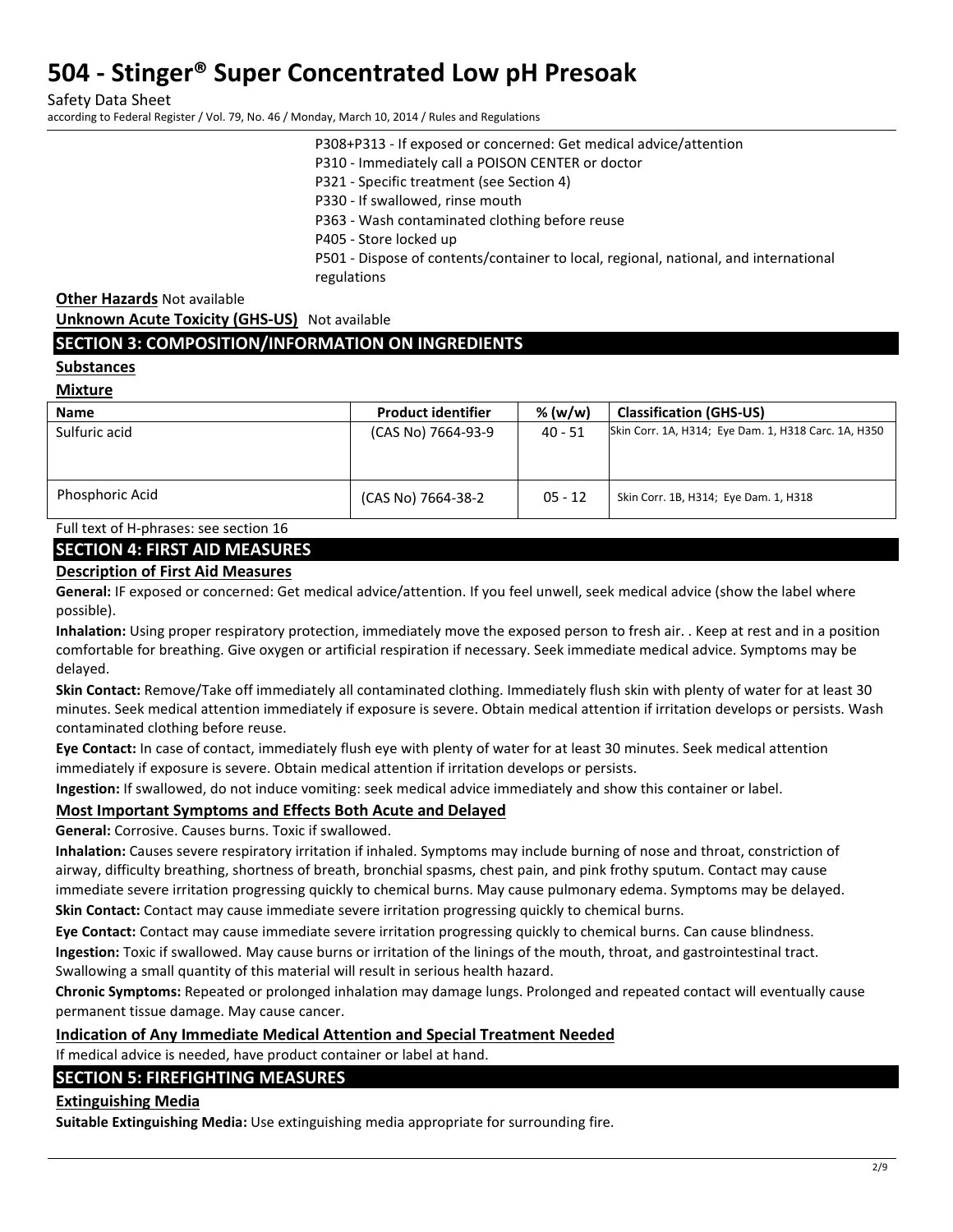#### Safety Data Sheet

according to Federal Register / Vol. 79, No. 46 / Monday, March 10, 2014 / Rules and Regulations

**Unsuitable Extinguishing Media:** Do not get water inside containers. Do not apply water stream directly at source of leak. Do not use a heavy water stream. A direct water stream will cause violent splattering and generation of heat.

### **Special Hazards Arising From the Substance or Mixture**

**Fire Hazard:** Not flammable. Under conditions of fire this material may produce: Sulphur oxides.

**Explosion Hazard:** Product is not explosive.

**Reactivity:** Acidic liquids, such as this material, may react with metals and release hydrogen gas.

### **Advice for Firefighters**

### **Precautionary Measures Fire:** Not available

**Firefighting Instructions:** Keep upwind. Use water spray or fog for cooling exposed containers.

**Protection During Firefighting:** Firefighters must use full bunker gear including NIOSH-approved positive pressure self-contained breathing apparatus to protect against potential hazardous combustion or decomposition products and oxygen deficiencies.

Evacuate area and fight the fire from a maximum distance or use unmanned hose holders or monitor nozzles. Cover pooling liquid with foam. Containers can build pressure if exposed to radiant heat; cool adjacent containers with flooding quantities of water until well after the fire is out. Withdraw immediately from the area if there is a rising sound from a venting safety device or discoloration of vessels, tanks, or pipelines. Be aware that burning liquid will float on water. Notify appropriate authorities if liquid enter sewers or waterways.

**Hazardous Combustion Products**: Carbon oxides (CO, CO2). On heating: release of toxic and corrosive gases/vapors sulphur oxides. **Other information:** Do not allow run-off from fire fighting to enter drains or water courses.

**Reference to Other Sections** 

Refer to section 9 for flammability properties.

### **SECTION 6: ACCIDENTAL RELEASE MEASURES**

### **Personal Precautions, Protective Equipment and Emergency Procedures**

**General Measures:** Product residue can burn after water evaporates.

#### **For Non-Emergency Personnel**

**Protective Equipment:** Use recommended respiratory protection. Wear suitable protective clothing, gloves and eye/face protection.

**Emergency Procedures:** Stop leak if safe to do so. Eliminate ignition sources. Evacuate unnecessary personnel. Ventilate area. Keep upwind.

### **For Emergency Personnel**

**Protective Equipment:** Use recommended respiratory protection. Wear suitable protective clothing, gloves and eye/face protection.

**Emergency Procedures:** Stop leak if safe to do so. Eliminate ignition sources. Evacuate unnecessary personnel. Ventilate area.

### **Environmental Precautions**

If spill could potentially enter any waterway, including intermittent dry creeks, contact the U.S. COAST GUARD NATIONAL RESPONSE CENTER at 800-424-8802. In case of accident or road spill notify CHEMTREC at 800-424-9300 (in USA) or CANUTEC at 613- 996-6666 (in Canada). In other countries call CHEMTREC at (International code) +1-703-527-3887.

### **Methods and Material for Containment and Cleaning Up**

**For Containment:** Contain any spills with dikes or absorbents to prevent migration and entry into sewers or streams. **Methods for Cleaning Up:** Ventilate area. Small quantities of liquid spill: take up in non-combustible absorbent material and shovel into container for disposal. Collect absorbed material and place into a sealed, labelled container for proper disposal. Practice good housekeeping - spillage can be slippery on smooth surface either wet or dry. Liquid spill: neutralize with powdered limestone or sodium bicarbonate.

## **Reference to Other Sections**

## **SECTION 7: HANDLING AND STORAGE**

### **Precautions for Safe Handling**

**Hygiene Measures:** Handle in accordance with good industrial hygiene and safety procedures. Emergency eye wash fountains and safety showers should be available in the immediate vicinity of any potential exposure. Wash contaminated clothing before reuse.

## **Conditions for Safe Storage, Including Any Incompatibilities**

**Storage Conditions:** Detached outside storage is preferable.

**Storage Area:** Store in dry, cool area. Store in a well-ventilated place. Keep away from combustible materials.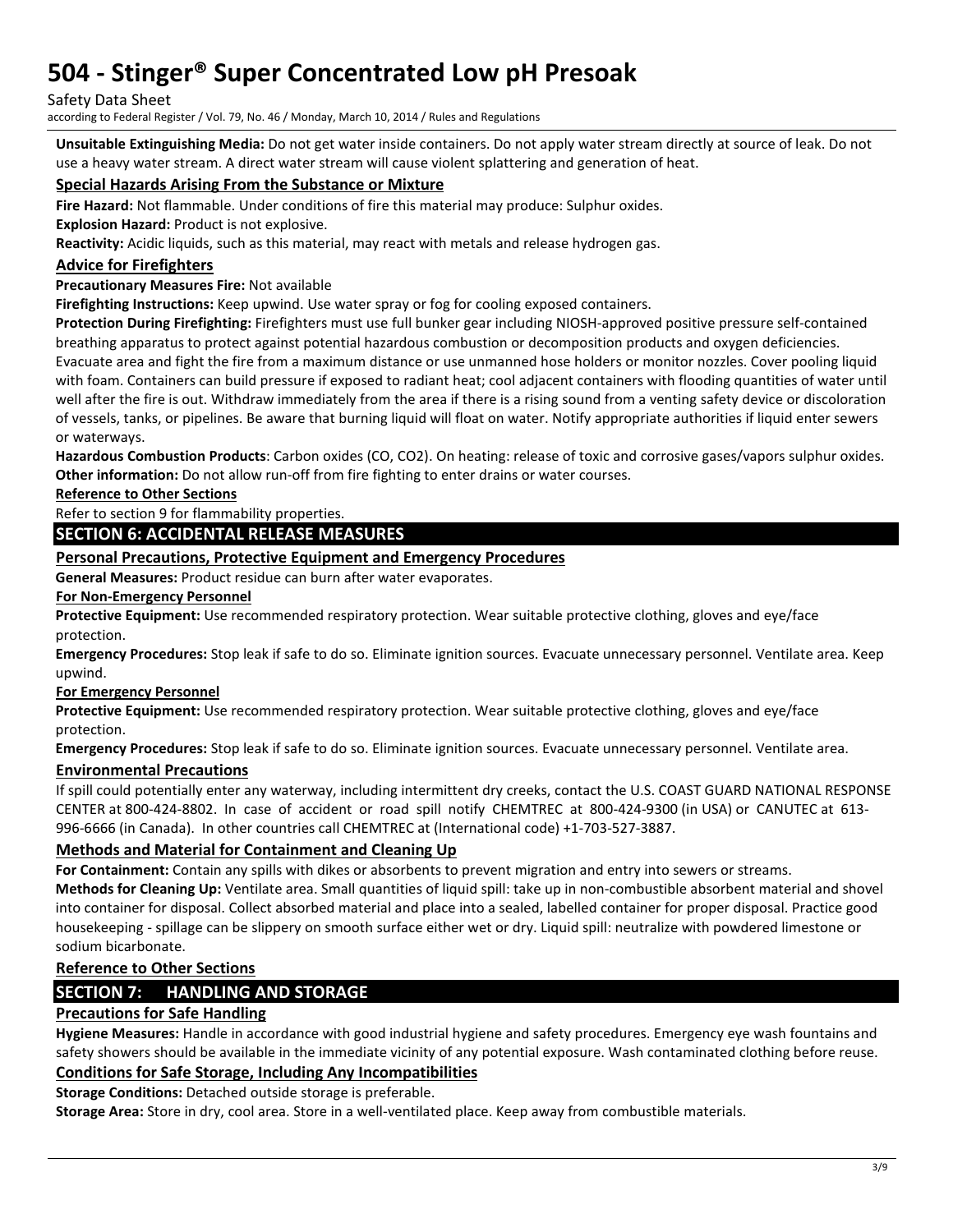Safety Data Sheet

according to Federal Register / Vol. 79, No. 46 / Monday, March 10, 2014 / Rules and Regulations

## **Specific End Use(s)** Not available

## **SECTION 8: EXPOSURE CONTROLS/PERSONAL PROTECTION**

### **Control Parameters**

| <b>Sulfuric acid (7664-93-9)</b> |                                      |                                                                     |
|----------------------------------|--------------------------------------|---------------------------------------------------------------------|
| Mexico                           | OEL TWA (mg/m <sup>3</sup> )         | $1 \text{ mg/m}^3$                                                  |
| <b>USA ACGIH</b>                 | ACGIH TWA (mg/m <sup>3</sup> )       | $0.2 \text{ mg/m}^3$                                                |
| <b>USA OSHA</b>                  | OSHA PEL (TWA) (mg/m <sup>3</sup> )  | $1 \text{ mg/m}^3$                                                  |
| <b>USA NIOSH</b>                 | NIOSH REL (TWA) (mg/m <sup>3</sup> ) | $1 \text{ mg/m}^3$                                                  |
| <b>USA IDLH</b>                  | US IDLH $(mg/m3)$                    | 15 mg/ $m3$                                                         |
| Alberta                          | OEL STEL (mg/m <sup>3</sup> )        | 3 mg/ $m3$                                                          |
| Alberta                          | OEL TWA (mg/m <sup>3</sup> )         | $1 \text{ mg/m}^3$                                                  |
| <b>British Columbia</b>          | OEL TWA (mg/m <sup>3</sup> )         | 0.2 mg/m <sup>3</sup> (Thoracic, contained in strong inorganic acid |
|                                  |                                      | mists)                                                              |
| Manitoba                         | OEL TWA (mg/m <sup>3</sup> )         | $0.2 \text{ mg/m}^3$                                                |
| <b>New Brunswick</b>             | OEL STEL (mg/m <sup>3</sup> )        | 3 mg/ $m3$                                                          |
| <b>New Brunswick</b>             | OEL TWA (mg/m <sup>3</sup> )         | $1 \text{ mg/m}^3$                                                  |
| Newfoundland & Labrador          | OEL TWA (mg/m <sup>3</sup> )         | $0.2 \text{ mg/m}^3$                                                |
| Nova Scotia                      | OEL TWA (mg/m <sup>3</sup> )         | $0.2 \text{ mg/m}^3$                                                |
| Nunavut                          | OEL STEL (mg/m <sup>3</sup> )        | 3 mg/ $m3$                                                          |
| Nunavut                          | OEL TWA (mg/m <sup>3</sup> )         | $1 \text{ mg/m}^3$                                                  |
| <b>Northwest Territories</b>     | OEL STEL (mg/m <sup>3</sup> )        | 3 mg/ $m3$                                                          |
| <b>Northwest Territories</b>     | OEL TWA (mg/m <sup>3</sup> )         | $1 \text{ mg/m}^3$                                                  |
| Ontario                          | OEL TWA (mg/m <sup>3</sup> )         | $0.2 \text{ mg/m}^3$                                                |
| Prince Edward Island             | OEL TWA (mg/m <sup>3</sup> )         | $0.2 \text{ mg/m}^3$                                                |
| Québec                           | VECD (mg/m <sup>3</sup> )            | 3 mg/ $m3$                                                          |
| Québec                           | VEMP ( $mg/m3$ )                     | $1 \text{ mg/m}^3$                                                  |
| Saskatchewan                     | OEL STEL (mg/m <sup>3</sup> )        | $0.6$ mg/m <sup>3</sup>                                             |
| Saskatchewan                     | OEL TWA (mg/m <sup>3</sup> )         | $0.2 \text{ mg/m}^3$                                                |
| Yukon                            | OEL STEL (mg/m <sup>3</sup> )        | $1 \text{ mg/m}^3$                                                  |
| Yukon                            | OEL TWA (mg/m <sup>3</sup> )         | $1 \text{ mg/m}^3$                                                  |

### **Exposure Controls**

**Appropriate Engineering Controls:** Provide sufficient ventilation to keep ammonia vapors below the permissible exposure limit. Ensure adequate ventilation, especially in confined areas.

**Personal Protective Equipment:** Chemical goggles or Face shield with chemical goggles. Gas mask at concentration in the air >

> TLV. Protective clothing. Gloves.



**Materials for Protective Clothing:** Not available

**Hand Protection:** Impermeable protective gloves.

**Eye Protection:** Chemical goggles/ Face shield with chemical goggles

**Skin and Body Protection:** Wear suitable protective clothing. Chemical resistant suit. Rubber apron, boots.

**Respiratory Protection:** Use a NIOSH-approved respirator or self-contained breathing apparatus whenever exposure may exceed established Occupational Exposure Limits.

**Environmental Exposure Controls:** Emergency eye wash fountains and safety showers should be available in the immediate vicinity

| <b>Information on Basic Physical and Chemical Properties</b> |  |          |  |
|--------------------------------------------------------------|--|----------|--|
| <b>Physical State</b>                                        |  | : Liquid |  |
| Appearance                                                   |  | : Yellow |  |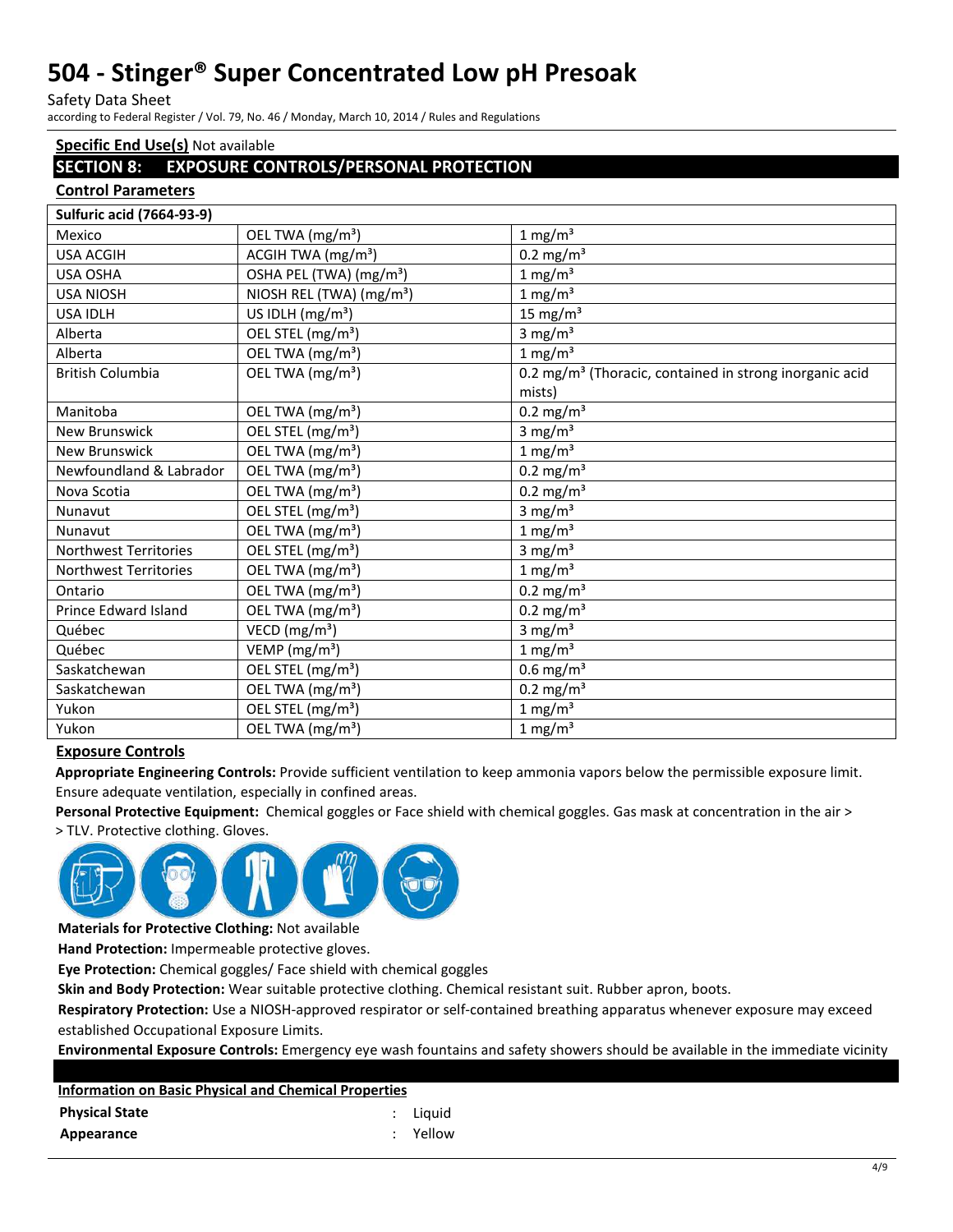Safety Data Sheet

according to Federal Register / Vol. 79, No. 46 / Monday, March 10, 2014 / Rules and Regulations

| Odor                                                     |                      | Pungent           |
|----------------------------------------------------------|----------------------|-------------------|
| <b>Odor Threshold</b>                                    |                      | Not available     |
| pH                                                       |                      | $~^{\sim}$ 1      |
| <b>Relative Evaporation Rate (butylacetate=1)</b>        |                      | Not available     |
| <b>Melting Point</b>                                     |                      | Not available     |
| <b>Freezing Point</b>                                    |                      | 0 °C (32 °F)      |
| <b>Boiling Point</b>                                     |                      | 100 °C (212 °F)   |
| <b>Flash Point</b>                                       |                      | Not available     |
| <b>Auto-ignition Temperature</b>                         |                      | Not available     |
| <b>Decomposition Temperature</b>                         |                      | Not available     |
| <b>Flammability (solid, gas)</b>                         |                      | Not available     |
| <b>Lower Flammable Limit</b>                             | ÷                    | Not available     |
| <b>Upper Flammable Limit</b>                             |                      | Not available     |
| <b>Vapor Pressure</b>                                    |                      | $< 20$ mm Hg      |
| Relative Vapor Density at 20 °C                          | $\ddot{\phantom{0}}$ | >1                |
| <b>Relative Density</b>                                  | ٠                    | 1.195 Water = $1$ |
| <b>Specific Gravity</b>                                  |                      | Not available     |
| Solubility                                               |                      | Water: Soluble    |
| Log Pow                                                  |                      | Not available     |
| Log Kow                                                  |                      | Not available     |
| <b>Viscosity, Kinematic</b>                              |                      | Not available     |
| <b>Viscosity, Dynamic</b>                                |                      | Not available     |
| <b>Explosion Data - Sensitivity to Mechanical Impact</b> | $\ddot{\phantom{a}}$ | Not available     |
| <b>Explosion Data – Sensitivity to Static Discharge</b>  |                      | Not available     |

## **SECTION 10: STABILITY AND REACTIVITY**

**Reactivity:** Acidic liquids, such as this material, may react with metals and release hydrogen gas.

**Chemical Stability:** Stable at standard temperature and pressure.

**Possibility of Hazardous Reactions:** Hazardous polymerization can occur in contact with certain incompatible materials.

**Conditions to Avoid:** Protect from moisture.

**Incompatible Materials:** Avoid contact with most metals, carbides, hydrogen sulfide, turpentine, organic acids, combustibles (wood, paper, cotton) and other organic and readily oxidized materials.

**Hazardous Decomposition Products:** Under conditions of fire this material may produce: Sulphur oxides. Fluorine compounds. Emits ammonia vapors.

## **SECTION 11: TOXICOLOGICAL INFORMATION**

## **Information on Toxicological Effects - Product**

**Acute Toxicity** : Toxic if swallowed.

**LD50 and LC50 Data** Not available

**Skin Corrosion/Irritation:** Causes severe skin burns and eye damage. pH: ~ 1

**Serious Eye Damage/Irritation:** Causes serious eye damage. pH: ~ 1

**Respiratory or Skin Sensitization:** Not classified

**Germ Cell Mutagenicity:** Not classified

**Teratogenicity:** Not available

**Carcinogenicity:** May cause cancer.

**Specific Target Organ Toxicity (Repeated Exposure):** Not classified

**Reproductive Toxicity:** Not classified

**Specific Target Organ Toxicity (Single Exposure):** Not classified

**Aspiration Hazard:** Not classified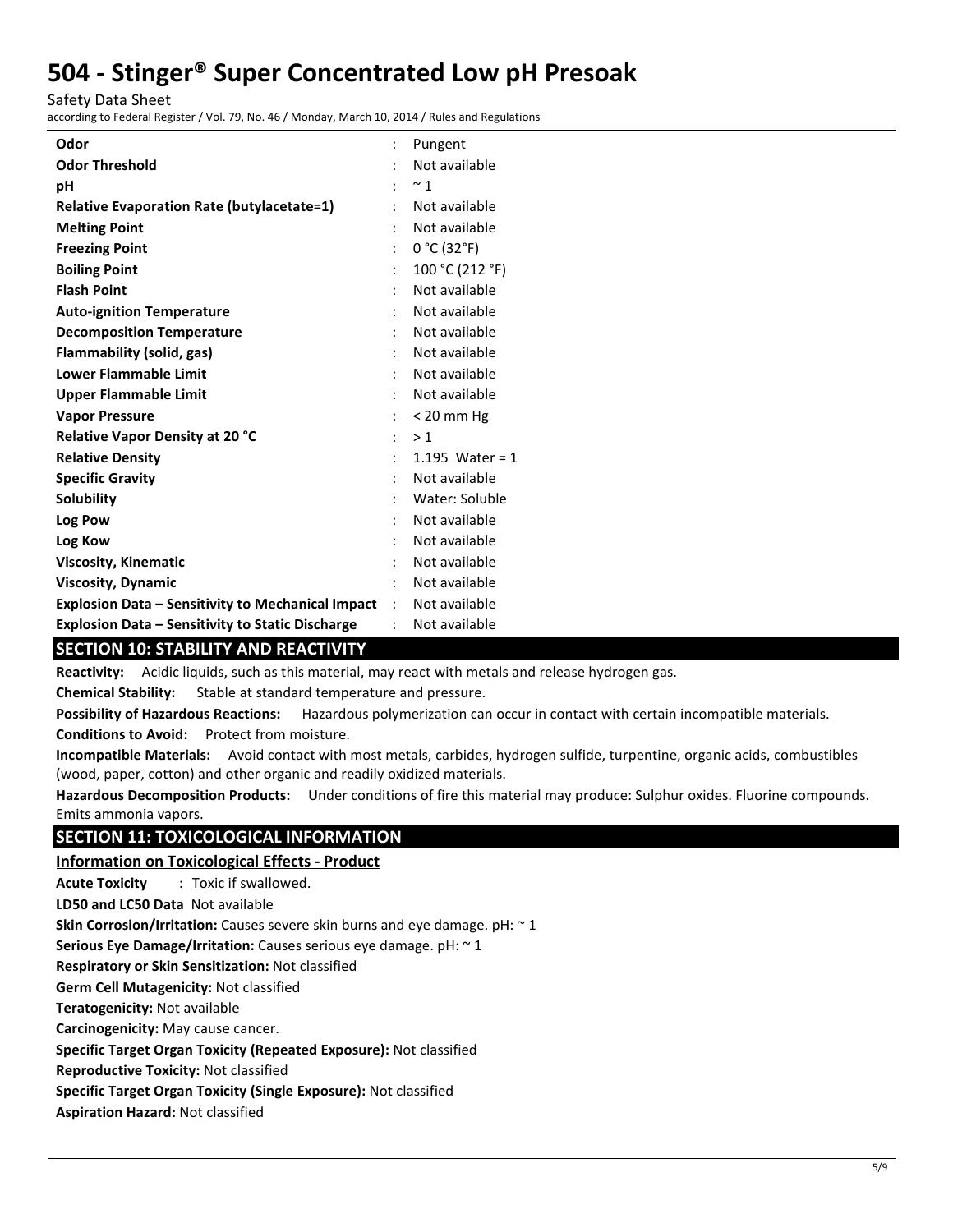Safety Data Sheet

according to Federal Register / Vol. 79, No. 46 / Monday, March 10, 2014 / Rules and Regulations

**Symptoms/Injuries After Inhalation:** Causes severe respiratory irritation if inhaled. Symptoms may include burning of nose and throat, constriction of airway, difficulty breathing, shortness of breath, bronchial spasms, chest pain, and pink frothy sputum. Contact may cause immediate severe irritation progressing quickly to chemical burns. May cause pulmonary edema. Symptoms may be delayed.

**Symptoms/Injuries After Skin Contact:** Contact may cause immediate severe irritation progressing quickly to chemical burns. **Symptoms/Injuries After Eye Contact:** Contact may cause immediate severe irritation progressing quickly to chemical burns. Can cause blindness.

**Symptoms/Injuries After Ingestion:** Toxic if swallowed. May cause burns or irritation of the linings of the mouth, throat, and gastrointestinal tract. Swallowing a small quantity of this material will result in serious health hazard.

**Chronic Symptoms:** Repeated or prolonged inhalation may damage lungs. Prolonged and repeated contact will eventually cause permanent tissue damage. May cause cancer.

### **Information on Toxicological Effects - Ingredient(s)**

| LD50 and LC50 Data                        |                                            |
|-------------------------------------------|--------------------------------------------|
| <b>Sulfuric acid (7664-93-9)</b>          |                                            |
| LD50 Oral Rat                             | $2140$ mg/kg                               |
| LC50 Inhalation Rat (mg/l)                | 510 mg/m <sup>3</sup> (Exposure time: 2 h) |
|                                           |                                            |
|                                           |                                            |
| <b>Sulfuric acid (7664-93-9)</b>          |                                            |
| <b>IARC Group</b>                         |                                            |
| <b>SECTION 12: ECOLOGICAL INFORMATION</b> |                                            |

**Toxicity** Not classified

#### **Sulfuric acid (7664-93-9)**

#### **Persistence and Degradability**

| 504 - Stinger® Super Concentrated Low pH Presoak |                                |  |  |
|--------------------------------------------------|--------------------------------|--|--|
| Persistence and Degradability                    | Product is biodegradable.      |  |  |
| <b>Bioaccumulative Potential</b>                 |                                |  |  |
| 504 - Stinger® Super Concentrated Low pH Presoak |                                |  |  |
| <b>Bioaccumulative Potential</b>                 | Not expected to bioaccumulate. |  |  |
| <b>Sulfuric acid (7664-93-9)</b>                 |                                |  |  |
| BCF fish 1                                       | (no bioaccumulation)           |  |  |
|                                                  |                                |  |  |
|                                                  |                                |  |  |

**Mobility in Soil** Not available

**Other Adverse Effects** Not available

**SECTION 13: DISPOSAL CONSIDERATIONS** 

**Sewage Disposal Recommendations:** This material is hazardous to the aquatic environment. Keep out of sewers and waterways. **Waste Disposal Recommendations:** Dispose of waste material in accordance with all local, regional, national, provincial, territorial and international regulations.

**SECTION 14: TRANSPORT INFORMATION** 

**In Accordance With ICAO/IATA/DOT/TDG UN Number**

**UN-No.(DOT):** Not DOT Regulated for Transport on trucks in containers of < 119 Gallons

**IATA**: UN2796, Sulfuric Acid, 8, PG-II

**IMDG**: NOT REGULATED

**UN Proper Shipping Name**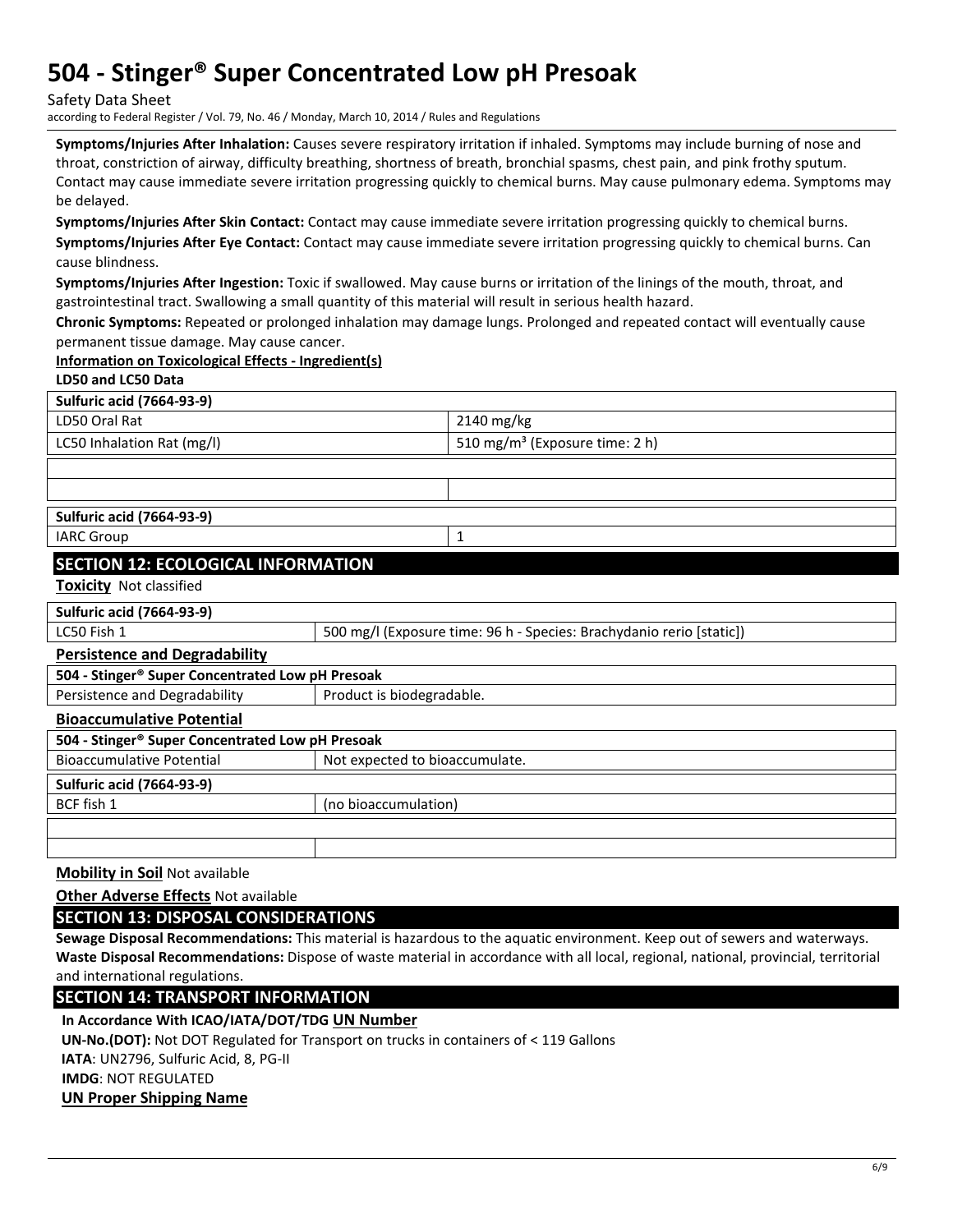Safety Data Sheet according to Federal Register / Vol. 79, No. 46 / Monday, March 10, 2014 / Rules and Regulations

| <b>Transport Document Description</b>                                          |                                                                                                                                                                                   |
|--------------------------------------------------------------------------------|-----------------------------------------------------------------------------------------------------------------------------------------------------------------------------------|
| <b>Department of Transportation (DOT) Hazard Classes</b>                       |                                                                                                                                                                                   |
| Hazard Labels, Drum Label                                                      | : 8 - Corrosive                                                                                                                                                                   |
|                                                                                |                                                                                                                                                                                   |
|                                                                                |                                                                                                                                                                                   |
|                                                                                |                                                                                                                                                                                   |
| <b>Packing Group (DOT)</b>                                                     |                                                                                                                                                                                   |
| DOT Special Provisions (49 CFR 172.102)                                        | : A3 - For combination packaging, if glass inner packaging (including                                                                                                             |
|                                                                                | ampoules) are used, they must be packed with absorbent material in                                                                                                                |
|                                                                                | tightly closed metal receptacles before packing in outer packaging.                                                                                                               |
|                                                                                | A7 - Steel packaging must be corrosion-resistant or have protection against                                                                                                       |
|                                                                                | corrosion.                                                                                                                                                                        |
|                                                                                | B2 - MC 300, MC 301, MC 302, MC 303, MC 305, and MC 306 and DOT 406                                                                                                               |
|                                                                                | cargo tanks are not authorized.                                                                                                                                                   |
|                                                                                | B15 - Packaging must be protected with non-metallic linings impervious to                                                                                                         |
|                                                                                | the lading or have a suitable corrosion allowance.                                                                                                                                |
|                                                                                | IB2 - Authorized IBCs: Metal (31A, 31B and 31N); Rigid plastics (31H1 and                                                                                                         |
|                                                                                | 31H2); Composite (31HZ1). Additional Requirement: Only liquids with a                                                                                                             |
|                                                                                | vapor pressure less than or equal to 110 kPa at 50 C (1.1 bar at 122 F), or                                                                                                       |
|                                                                                | 130 kPa at 55 C (1.3 bar at 131 F) are authorized.                                                                                                                                |
|                                                                                | N6 - Battery fluid packaged with electric storage batteries, wet or dry,                                                                                                          |
|                                                                                | must conform to the packaging provisions of 173.159 (g) or (h) of this                                                                                                            |
|                                                                                | subchapter.<br>N34 - Aluminum construction materials are not authorized for any part of a                                                                                         |
|                                                                                | packaging which is normally in contact with the hazardous material.                                                                                                               |
|                                                                                | T8 - 4 178.274(d)(2) Normal Prohibited                                                                                                                                            |
|                                                                                | TP2 - a. The maximum degree of filling must not exceed the degree of                                                                                                              |
|                                                                                | filling determined by the following: Degree of filling = $95 / (1 + a (tr - tf))$                                                                                                 |
|                                                                                | Where: tr is the maximum mean bulk temperature during transport, tf is                                                                                                            |
|                                                                                | the temperature in degrees celsius of the liquid during filling, and is the                                                                                                       |
|                                                                                | mean coefficient of cubical expansion of the liquid between the mean                                                                                                              |
|                                                                                | temperature of the liquid during filling (tf) and the maximum mean bulk                                                                                                           |
|                                                                                | temperature during transportation (tr) both in degrees celsius. b. For                                                                                                            |
|                                                                                | liquids transported under ambient conditions may be calculated using the                                                                                                          |
|                                                                                | formula: $a = (d15 - d50) / 35d50$ Where: d15 and d50 are the densities (in                                                                                                       |
|                                                                                | units of mass per unit volume) of the liquid at 15 C (59 F) and 50 C (122 F),                                                                                                     |
|                                                                                | respectively.                                                                                                                                                                     |
|                                                                                | TP12 - This material is considered highly corrosive to steel.                                                                                                                     |
| DOT Packaging Exceptions (49 CFR 173.xxx)                                      | : 154                                                                                                                                                                             |
| DOT Packaging Non Bulk (49 CFR 173.xxx)<br>DOT Packaging Bulk (49 CFR 173.xxx) | : 202<br>: 242                                                                                                                                                                    |
| <b>Additional Information</b>                                                  |                                                                                                                                                                                   |
| <b>Emergency Response Guide (ERG) Number</b>                                   | : 157                                                                                                                                                                             |
|                                                                                |                                                                                                                                                                                   |
| <b>Transport by sea</b>                                                        |                                                                                                                                                                                   |
| <b>DOT Vessel Stowage Location</b>                                             | : B - (i) The material may be stowed "on deck" or "under deck" on a cargo vessel and on<br>a passenger vessel carrying a number of passengers limited to not more than the larger |
|                                                                                | of 25 passengers, or one passenger per each 3 m of overall vessel length; and (ii) "On                                                                                            |
|                                                                                | deck only" on passenger vessels in which the number of passengers specified in                                                                                                    |
|                                                                                | paragraph (k)(2)(i) of this section is exceeded.                                                                                                                                  |
| Air trancnort                                                                  |                                                                                                                                                                                   |

| AII U GIISPUIL                                                         |        |
|------------------------------------------------------------------------|--------|
| DOT Quantity Limitations Passenger Aircraft/Rail (49 CFR 173.27) : 1 L |        |
| DOT Quantity Limitations Cargo Aircraft Only (49 CFR 175.75)           | : 30 L |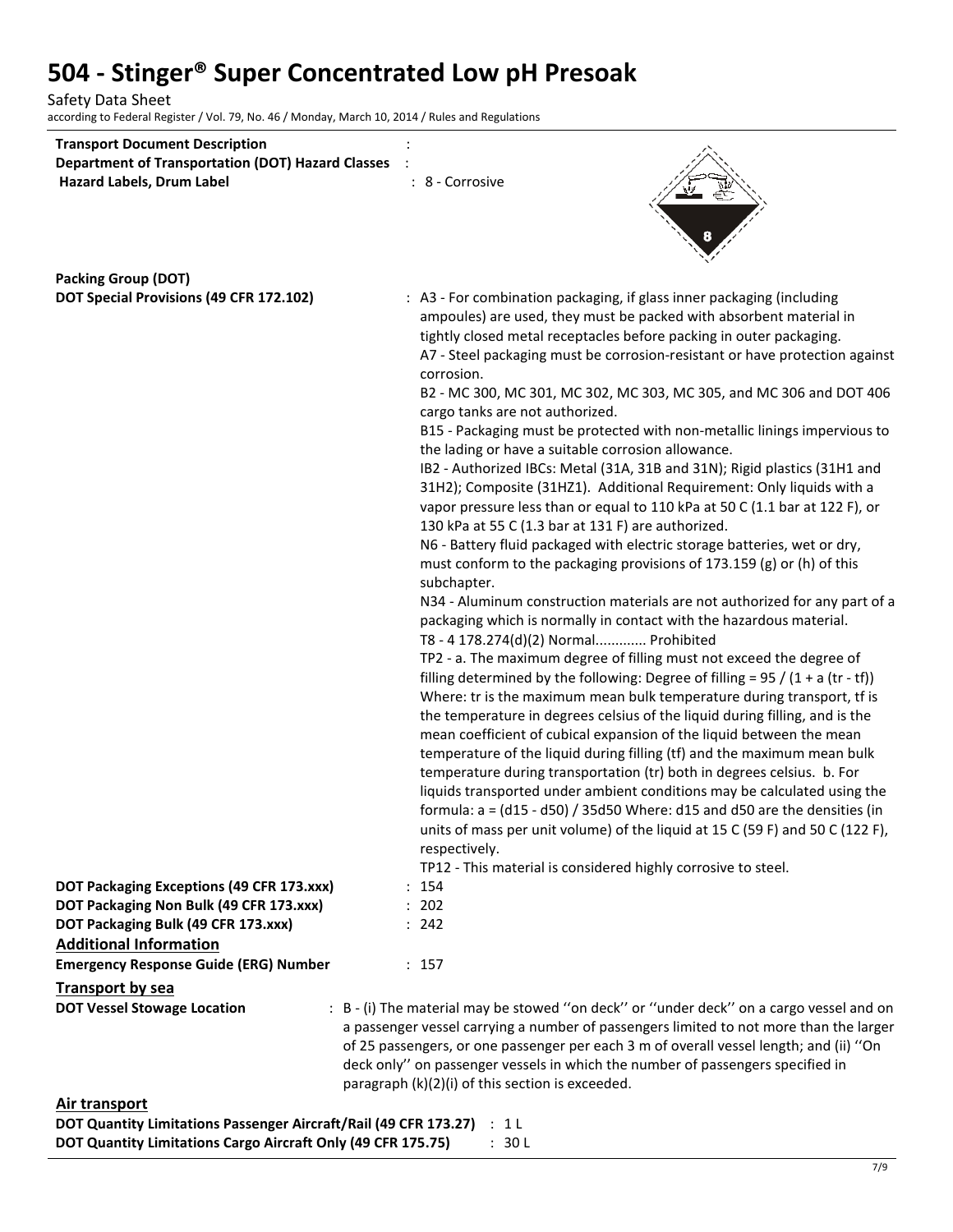Safety Data Sheet

according to Federal Register / Vol. 79, No. 46 / Monday, March 10, 2014 / Rules and Regulations

| <b>SECTION 15: REGULATORY INFORMATION</b>                                 |                                                                   |  |  |  |
|---------------------------------------------------------------------------|-------------------------------------------------------------------|--|--|--|
| <b>US Federal Regulations</b>                                             |                                                                   |  |  |  |
| 504 - Stinger® Super Concentrated Low pH Presoak                          |                                                                   |  |  |  |
| <b>SARA Section 311/312 Hazard Classes</b>                                | Immediate (acute) health hazard                                   |  |  |  |
|                                                                           | Delayed (chronic) health hazard                                   |  |  |  |
|                                                                           | Reactive hazard                                                   |  |  |  |
| <b>Sulfuric acid (7664-93-9)</b>                                          |                                                                   |  |  |  |
| Listed on the United States TSCA (Toxic Substances Control Act) inventory |                                                                   |  |  |  |
| Listed on SARA Section 302 (Specific toxic chemical listings)             |                                                                   |  |  |  |
| Listed on SARA Section 313 (Specific toxic chemical listings)             |                                                                   |  |  |  |
| <b>SARA Section 302 Threshold Planning Quantity (TPQ)</b><br>1000         |                                                                   |  |  |  |
| <b>SARA Section 313 - Emission Reporting</b>                              | 1.0 % (acid aerosols including mists, vapors, gas, fog, and other |  |  |  |
|                                                                           | airborne forms of any particle size)                              |  |  |  |
|                                                                           |                                                                   |  |  |  |

| <b>US State Regulations</b>                                |                                                                                                                                     |  |  |  |
|------------------------------------------------------------|-------------------------------------------------------------------------------------------------------------------------------------|--|--|--|
| <b>Sulfuric acid (7664-93-9)</b>                           |                                                                                                                                     |  |  |  |
| U.S. - California - Proposition 65 - Carcinogens List      | WARNING: This product contains chemicals known to the State of                                                                      |  |  |  |
|                                                            | California to cause cancer.                                                                                                         |  |  |  |
| <b>Sulfuric acid (7664-93-9)</b>                           |                                                                                                                                     |  |  |  |
|                                                            | Strong inorganic acid mists containing sulfuric acid are present on the State of California list of Chemicals Known to the State to |  |  |  |
| Cause Cancer or Reproductive Toxicity (Cal Prop 65).       |                                                                                                                                     |  |  |  |
| U.S. - Massachusetts - Right To Know List                  |                                                                                                                                     |  |  |  |
| U.S. - New Jersey - Right to Know Hazardous Substance List |                                                                                                                                     |  |  |  |
| U.S. - Pennsylvania - RTK (Right to Know) List             |                                                                                                                                     |  |  |  |
|                                                            |                                                                                                                                     |  |  |  |
|                                                            |                                                                                                                                     |  |  |  |
|                                                            |                                                                                                                                     |  |  |  |

## **Canadian Regulations**

| 504 - Stinger® Super Concentrated Low pH Presoak                 |                                                                                               |  |
|------------------------------------------------------------------|-----------------------------------------------------------------------------------------------|--|
| <b>WHMIS Classification</b>                                      | Class E - Corrosive Material                                                                  |  |
|                                                                  | Class D Division 1 Subdivision B - Toxic material causing immediate and serious toxic effects |  |
|                                                                  | Class D Division 2 Subdivision A - Very toxic material causing other toxic effects            |  |
|                                                                  |                                                                                               |  |
| <b>Sulfuric acid (7664-93-9)</b>                                 |                                                                                               |  |
| Listed on the Canadian DSL (Domestic Substances List) inventory. |                                                                                               |  |
| Listed on the Canadian Ingredient Disclosure List                |                                                                                               |  |
| <b>WHMIS Classification</b>                                      | Class D Division 1 Subdivision B - Toxic material causing immediate and serious toxic effects |  |
|                                                                  | Class D Division 2 Subdivision A - Very toxic material causing other toxic effects            |  |
|                                                                  | <b>Class E - Corrosive Material</b>                                                           |  |
|                                                                  |                                                                                               |  |
|                                                                  |                                                                                               |  |
|                                                                  |                                                                                               |  |
|                                                                  |                                                                                               |  |